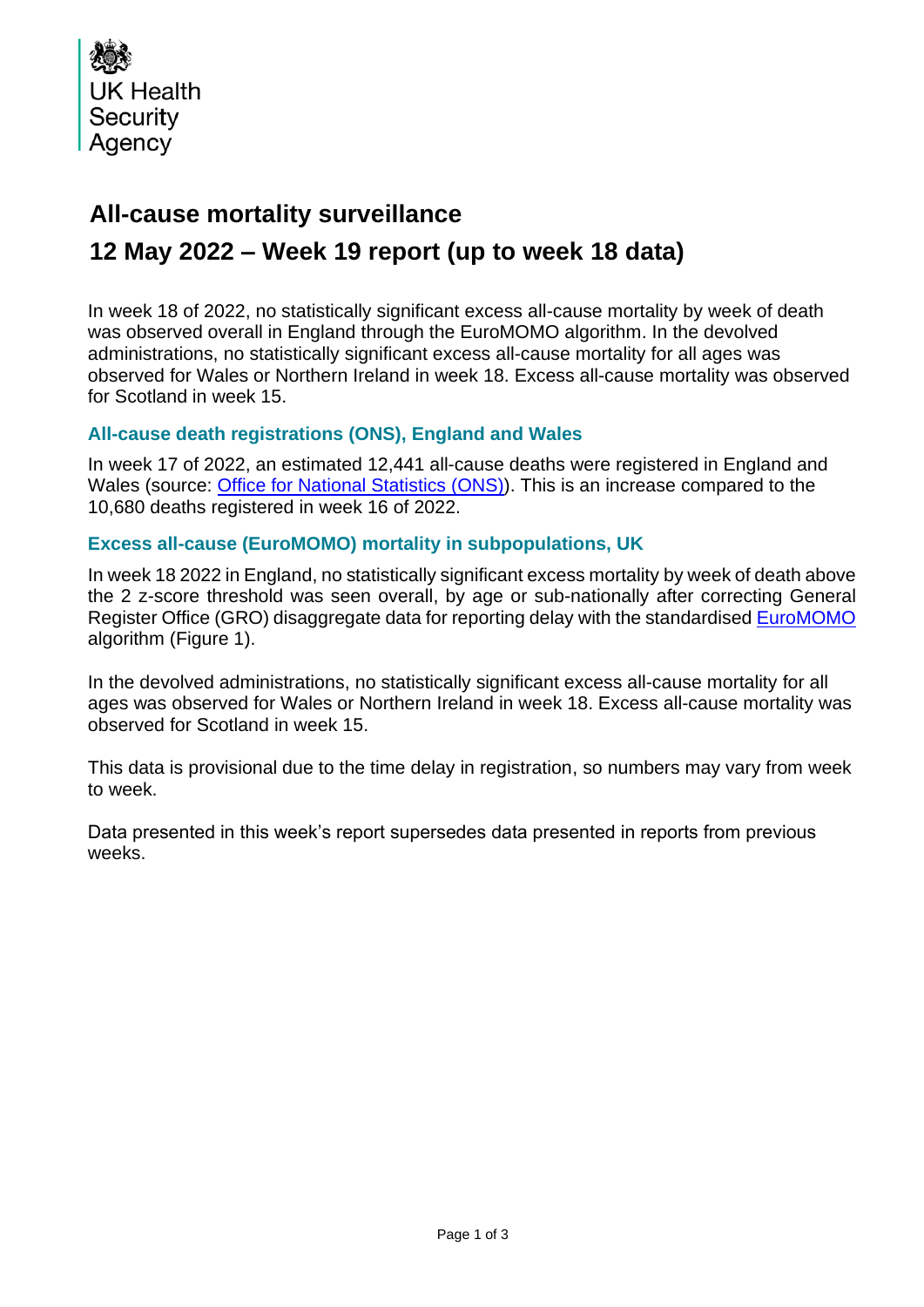



Note: The recent weeks' data are estimates with large registration delay corrections and therefore should be interpreted with caution. These estimates may differ substantially from future reports as more deaths are registered*.*